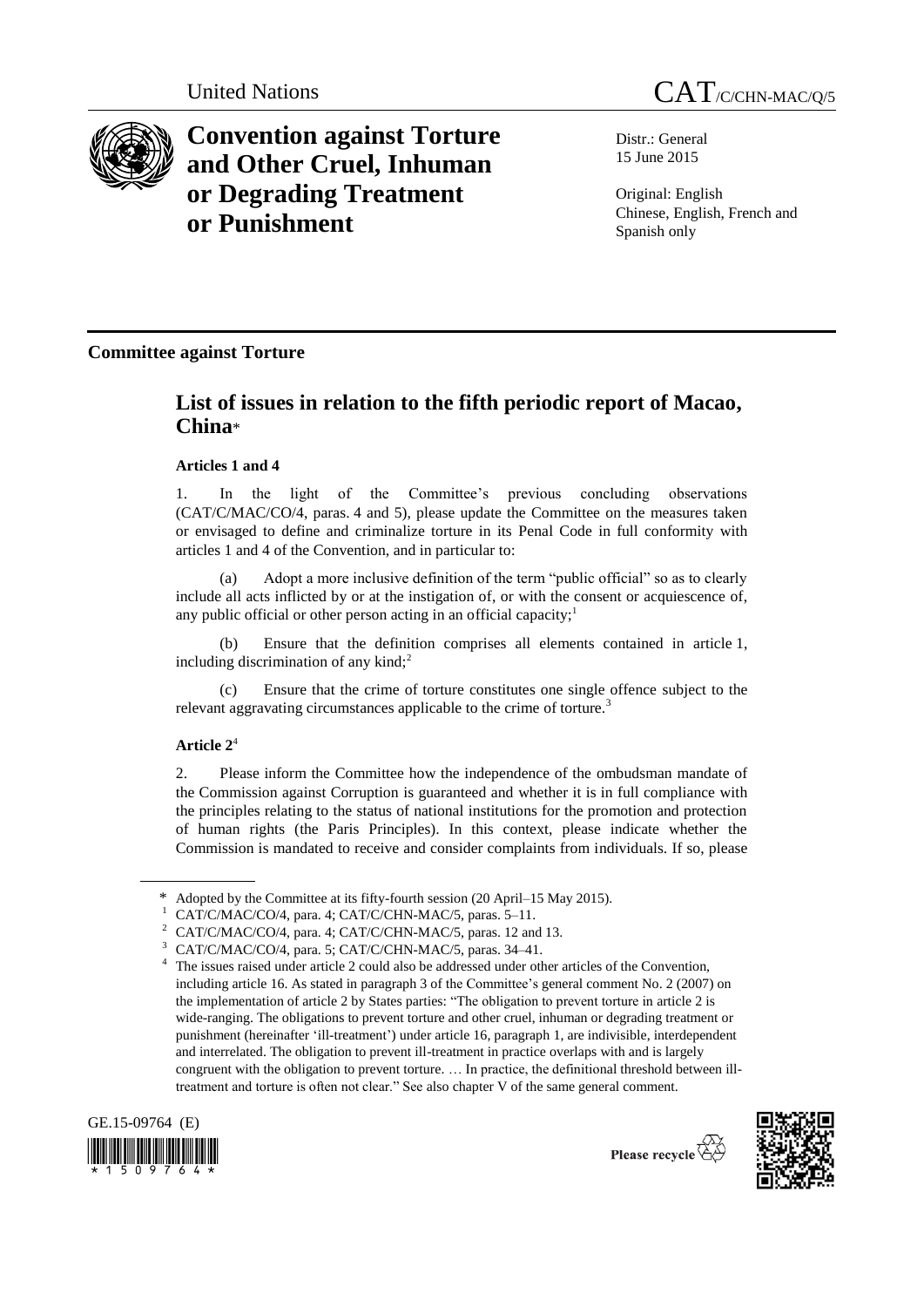provide information on the number of complaints received relating to torture and illtreatment during the reporting period and on the action taken. Can the Commission or any other independent body carry out unannounced visits to detention centres and, if so, have any been made during the reporting period? Alternatively, does Macao, China intend to establish an independent statutory human rights institution in accordance with the Paris Principles, as recommended by the Human Rights Committee (CCPR/C/CHN-MAC/CO/1, para.  $8$ )?<sup>5</sup>

3. With reference to paragraphs 16 and 17 of the periodic report (CAT/C/CHN-MAC/5), please provide further details on the content of Law 1/2009 and its practical implementation since it came into force. In particular, please explain how it ensures basic safeguards for all persons deprived of their liberty and to what extent the law guarantees free legal assistance to all who require it and who would otherwise have no such assistance. Please clarify in what cases the access to a lawyer could be impeded when "lacking prior authorization".<sup>6</sup>

4. In the light of the Committee's previous concluding observations (CAT/C/MAC/CO/4, para. 9) and noting the ongoing efforts of Macao, China to combat trafficking in persons,<sup>7</sup> please provide further, updated information on:

(a) The extent of trafficking in the country<sup>8</sup> and the number of complaints (specifying the cases reported through the 24-hour reporting hotline), investigations, prosecutions (specifying the offences) and sentences handed down for the crime of trafficking during the reporting period, disaggregated by year and the victims' sex, age and ethnic origin<sup>9</sup> or nationality. Please also include the reasons why cases were dismissed. Have there been any cases of alleged complicity of government officials in these offences?<sup>10</sup> If so, please indicate whether investigations have been carried out, as well as the results of any such investigations.

(b) Measures taken to address the problem of child sex tourism;<sup>11</sup>

(c) The specific impact of the work carried out by the Human Trafficking Deterrent Measures Concern Committee.<sup>12</sup> Please also indicate the number of law enforcement personnel who have undergone training on combating trafficking in persons and who conducts such training; $^{13}$ 

(d) The number of services, assistance and protection provided to victims of trafficking through the victim protection scheme, as mentioned in paragraph 111 of the periodic report (CAT/C/CHN-MAC/5). Please specify the types of protection and reparation, including compensation, provided to victims during the reporting period.<sup>14</sup> What safeguards are in place to ensure that trafficked persons are treated as victims and not

<sup>5</sup> See also CCPR/C/CHN-MAC/Q/1/Add.1, paras. 16 and 18; CEDAW/C/CHN/CO/7-8, paras. 70 and 71, and CRC/C/CHN/CO/3-4, para. 20.

<sup>6</sup> See also CAT/C/CHN-MAC/5, para. 72.

<sup>7</sup> Ibid., paras. 91–113.

<sup>8</sup> See follow-up letter sent to the State party: request for clarification, 2010, p. 2.

<sup>9</sup> See CERD/C/CHN/CO/10-13, para. 32.

<sup>10</sup> CRC/C/CHN/CO/3-4, para. 87.

<sup>11</sup> Ibid., para. 87.

<sup>&</sup>lt;sup>12</sup> See CAT/C/CHN-MAC/5, para. 94.

<sup>&</sup>lt;sup>13</sup> CAT/C/CHN-MAC/5, para. 105, and follow-up letter sent to the State party: request for clarification, 2010, p. 2.

<sup>14</sup> CERD/C/CHN/CO/10-13, para. 32.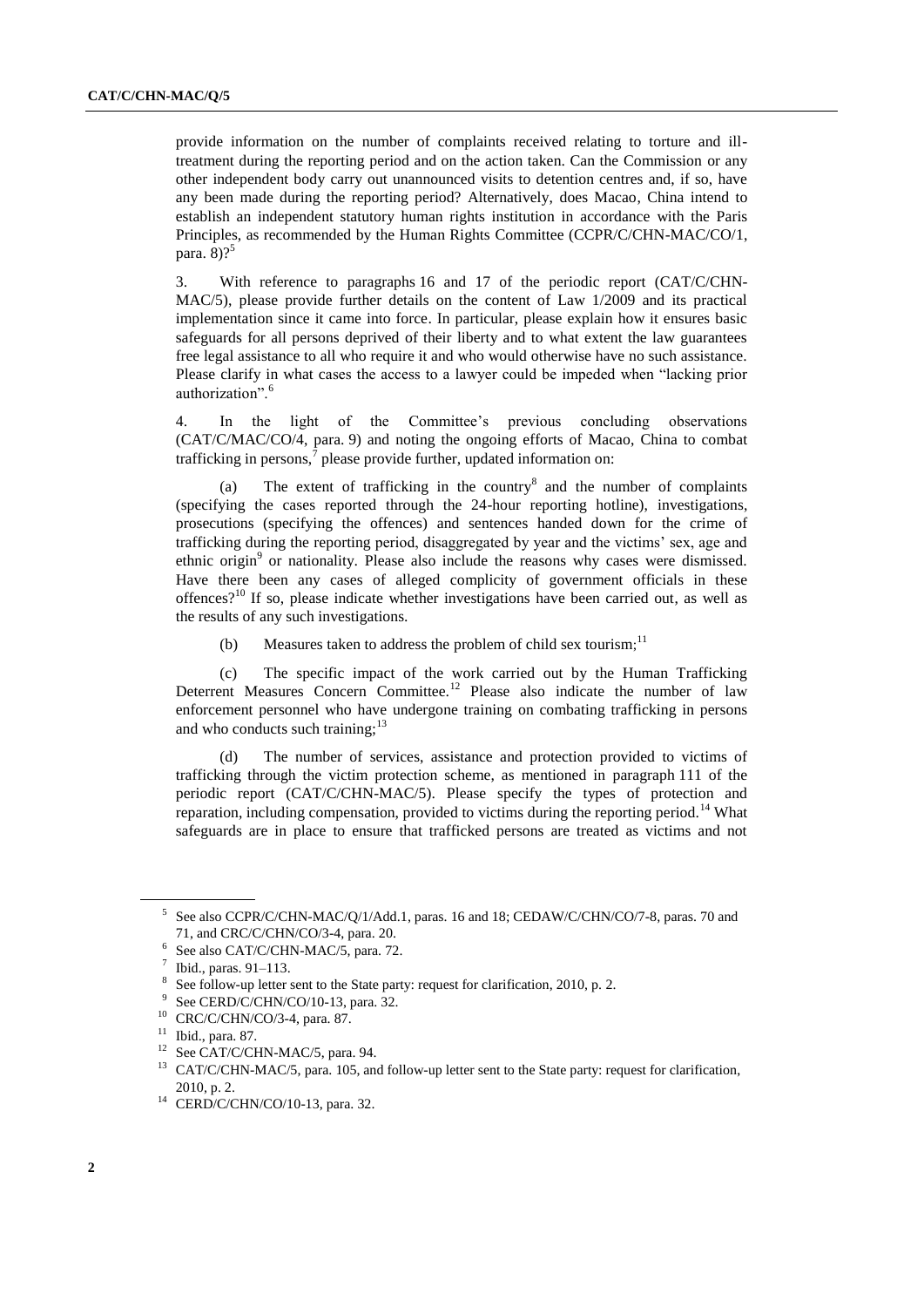criminalized?<sup>15</sup> Please also indicate the policies and procedures in place to identify victims of trafficking, in particular child victims; $^{16}$ 

(e) Available legal alternatives to victims who may face hardship and retribution upon removal.<sup>17</sup> How many victims have benefited in practice from these alternatives? Do repatriation efforts include an assessment of the safety and security of victims, in particular child victims, following return home?<sup>18</sup>

(f) The number of cases uncovered as a result of the agreement on cooperation in combating human trafficking with the Government of Mongolia signed on 18 October  $2010<sup>19</sup>$  Does Macao, China have multilateral, regional or bilateral agreements with other countries from or to which individuals are trafficked in order to combat this practice?

5. Please provide updated information on steps taken to prevent and combat genderbased and domestic violence. In this regard, please:

(a) Indicate the progress made towards elaborating the Law on the Prevention of Domestic Violence. With reference to the recommendations of the Committee on the Elimination of Discrimination against Women (CEDAW/C/CHN/CO/7-8, para. 73), please also include detailed information on the legislation itself;

(b) Indicate the measures of protection, redress and rehabilitation offered to victims of such violence<sup>20</sup> and measures taken to raise awareness among the population. Has Macao, China conducted studies on the magnitude and root causes of domestic violence, as recommended by the Human Rights Committee (CCPR/C/CHN-MAC/CO/1, para. 10)?

(c) Update the Committee on the number of complaints received concerning acts of domestic and gender-based violence, investigations into such complaints, sentences handed down and reparations provided;

Provide information on steps taken or envisaged to enact specific legislation prohibiting sexual harassment in all settings, including in the workplace.<sup>2</sup>

### **Article 3**

6. Please provide statistical data for the period under review, disaggregated by year and age, sex and country of origin of the person concerned, on the number of:

- (a) Asylum requests registered;
- (b) Victims of torture identified among asylum seekers;

(c) Requests for asylum, refugee status or other forms of humanitarian protection that were granted, indicating, when applicable, the number of cases in which protection was granted in application of the principle of non-refoulement;

(d) Persons extradited, expelled or returned and the countries to which they were expelled or extradited;

<sup>&</sup>lt;sup>15</sup> CAT/C/MAC/CO/4, para. 9 (b).

<sup>&</sup>lt;sup>16</sup> See CAT/C/CHN-MAC/5, para. 107.

<sup>&</sup>lt;sup>17</sup> CCPR/C/CHN-MAC/CO/1, para. 13

<sup>&</sup>lt;sup>18</sup> See follow-up letter sent to the State party: request for clarification, 2010, p. 3.

<sup>19</sup> CAT/C/CHN-MAC/5, para. 113.

 $20$  See also E/C.12/CHN/CO/2, para. 55.

<sup>&</sup>lt;sup>21</sup> CCPR/C/CHN-MAC/CO/1, para. 10; see also E/C.12/CHN/CO/2, para. 55.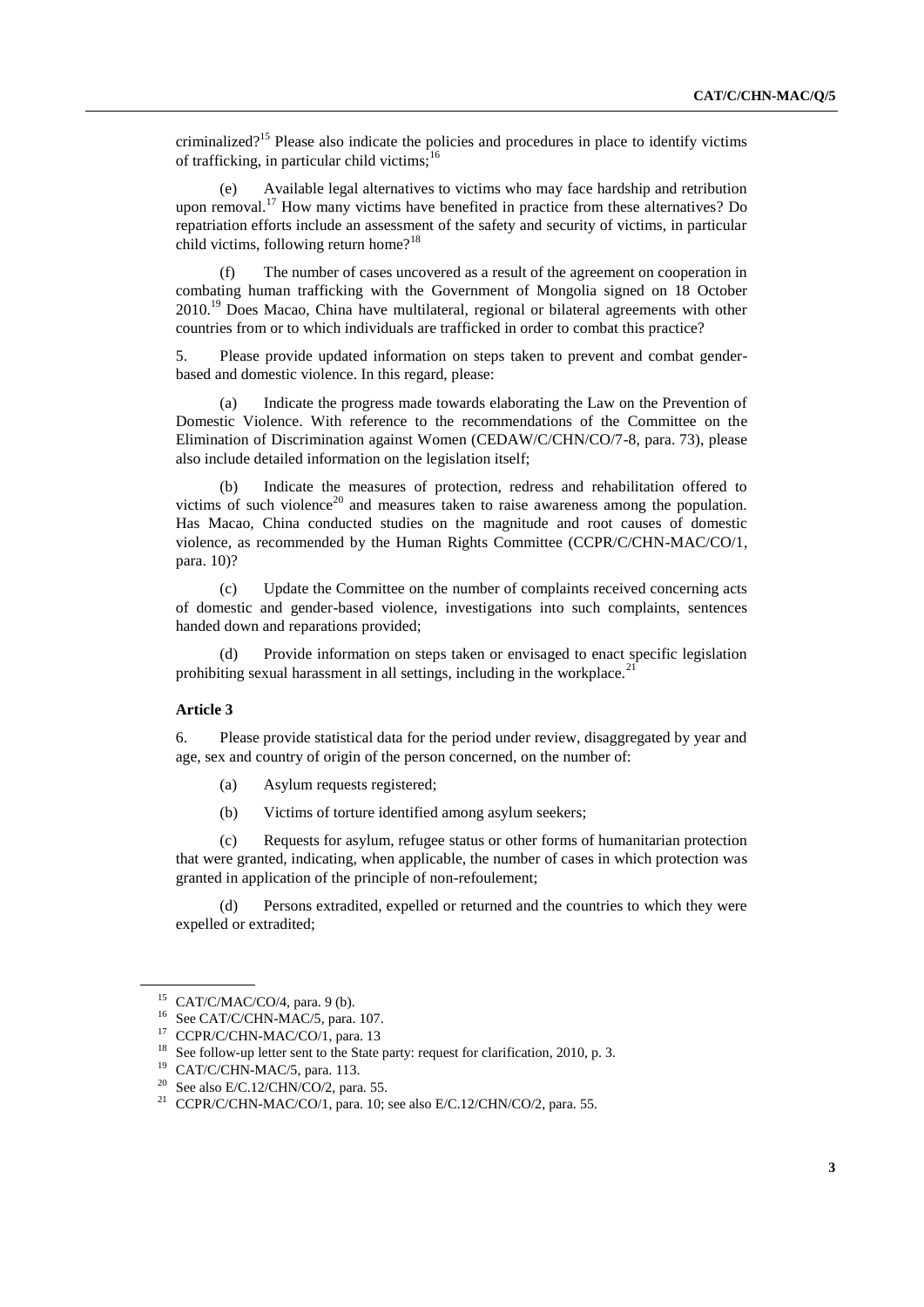(e) Appeals against expulsion or extradition decisions on the basis that applicants might be in danger of being subject to torture in their countries of destination, and the results of those appeals.

7. Please provide information on the procedure used to identify victims of torture from among asylum seekers.

### **Articles 5 to 9**

8. In the light of the Committee's previous concluding observations (CAT/C/MAC/CO/4, para. 6) and with reference to paragraphs 44 and 45 of the periodic report (CAT/C/CHN-MAC/5), please clarify the relationship of articles 5 (2) of the Criminal Code, which provides that the Code also applies to acts committed abroad if the obligation to prosecute arises from an international convention binding on Macao, China, and 5 (1) (c) of the Penal Code, which establishes that the exercise of extraterritorial jurisdiction with respect to torture offences (art. 234 of the Criminal Code) requires double  $c$ riminality.<sup>22</sup> Please further indicate whether Macao, China has ever prosecuted anyone present in its territory who has committed a crime of torture abroad and whether article 5 (2) of the Criminal Code has already been invoked to establish jurisdiction.

9. Please update the Committee on any progress with respect to negotiations with mainland China with a view to regulating the transfer of offenders from Macao, China to the mainland and to ensuring their protection against the risk of the death penalty, torture or ill-treatment upon return, as recommended by the Human Rights Committee (CCPR/C/CHN-MAC/CO/1, para. 11).

Please provide information on cases, if any, where the authorities of Macao, China rejected a request for extradition of a person alleged to have committed any offences under the Convention, and engaged in their own prosecution as a result, since the consideration of the previous periodic report (CAT/C/MAC/4). Please also provide information on cases in which mutual assistance was requested by or from Macao, China. Please include the results of such requests.

11. With regard to paragraph 58 of the periodic report (CAT/C/CHN-MAC/5), please update the Committee on any progress concerning negotiations of bilateral or regional agreements on mutual legal assistance in criminal matters with mainland China, Hong Kong, China<sup>23</sup> and other countries or regions.

#### **Article 10**

12. With regard to paragraphs 59–69 of the periodic report (CAT/C/CHN-MAC/5), please provide details of training on human rights and on the treatment of detainees and measures to prevent torture and ill-treatment received by prison staff, law enforcement officers, the judiciary, officials dealing with the expulsion, return or extraditions of foreign nationals and any other professionals involved in the custody, questioning or handling of persons deprived of their liberty under State control. Please specify the frequency, type and effectiveness of this training and indicate the steps taken to assess its effectiveness. With reference to paragraph 61 of the periodic report, please also clarify whether law enforcement officers receive mandatory training on the prohibition of torture. Does the training cover international standards related to the treatment of children in custody/care and gender- and culture-sensitive treatment, as well as non-coercive investigation techniques? Please also include information on the use of the Convention and the Manual

<sup>&</sup>lt;sup>22</sup> See CAT/C/CHN-MAC/Q/5, para. 99.

<sup>23</sup> See also ibid., para. 103.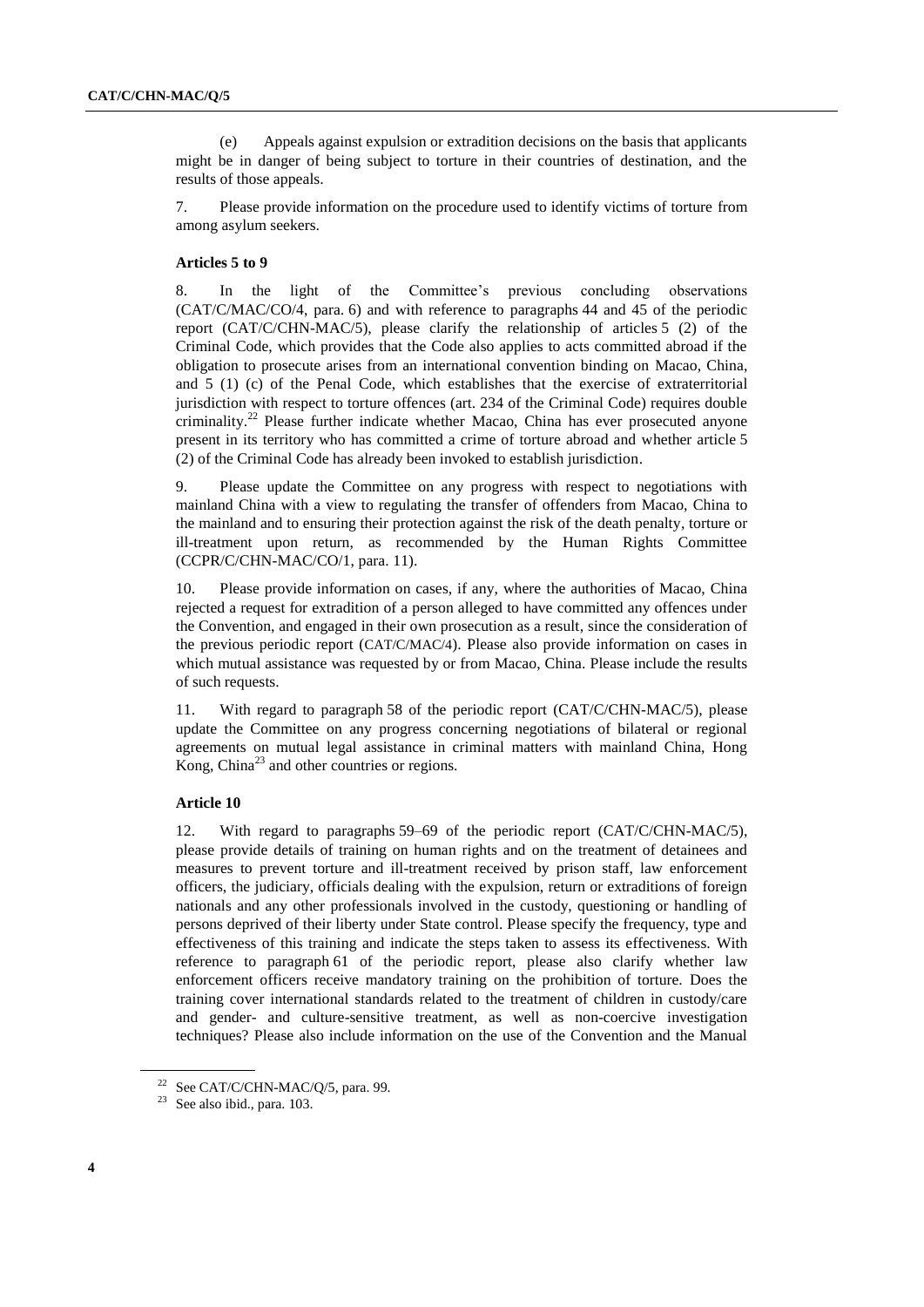on the Effective Investigation and Documentation of Torture and Other Cruel, Inhuman or Degrading Treatment or Punishment (Istanbul Protocol) as a basis for such training.

13. In the light of the Committee's previous concluding observations (CAT/C/MAC/CO/4, para. 7) and with reference to paragraph 67 of the periodic report, please provide details about the training course for health-care professionals on how to identify and handle victims of torture. Has that training already taken place? If so, please provide updated statistical information regarding these training sessions. In particular, who carries out these training, how often do the sessions take place and how many medical practitioners have undergone such training to date, disaggregated by medical degree and employer (public hospital, Macao prison, private hospitals and private licensed doctors)? On which training materials are the sessions based and does it include a component on providing rehabilitative services?<sup>24</sup> Please also indicate whether health-care professionals are given training on gender-sensitive treatment. In addition, please provide information on the efforts undertaken to promote and disseminate the Convention and the Istanbul Protocol among health-care professionals.<sup>25</sup>

### **Article 11**

14. Please provide updated statistics, disaggregated by sex, age and nationality, on the number of pretrial detainees and convicted prisoners and the occupancy rate of all places of detention.

15. In the light of the Committee's previous concluding observations (CAT/C/MAC/CO/4, para. 8) and referring to paragraphs 78–82 of the periodic report (CAT/C/CHN-MAC/5), please clarify whether Order 19/SS/2009 (relating to children aged 17 and 18) and Order 91/DSAG/2009 (relating to children aged from 12 to 16) limiting the use of solitary confinement are binding on the Macao prison and the Young Offenders Institute, respectively. Please inform the Committee of the steps taken to prohibit and abolish solitary confinement as a punishment for children in all cases, including solitary confinement ordered by the court, for medical reasons and as a special security measure, and whether all children have been removed from solitary confinement, as recommended by the Committee on the Rights of the Child (CRC/C/CHN/CO/3-4, para. 95). Please also provide statistical information on the frequency, duration and causes of children between the ages of 12 and 16 being placed in an "individual sleeping room" and indicate whether there are a maximum number of days per year during which a child can be placed in such a room?<sup>26</sup> In addition, please provide information on any oversight and monitoring mechanisms established to ensure compliance with both orders, as well as whether childsensitive complaint mechanisms exist.

16. With reference to the previous paragraph, please further provide information on the extent to which Macao, China has used solitary confinement during the reporting period in detention and medical settings in general, including the number, sex and age of persons placed in solitary confinement and the duration of such confinement. Please also indicate the regulations applicable to the imposition and use of restraints and solitary confinement. In particular, please include information on the safeguards in place to ensure that the use of restraint and solitary confinement are not arbitrary and excessive.

17. According to information before the Committee, electric shock devices, including body-worn electric shock weapons, may be used for prisoner transfers in Macao, China. Please provide information on whether such devices are used and, if so, for what purposes.

<sup>&</sup>lt;sup>24</sup> See also follow-up letter sent to the State party: request for clarification, 2010, pp. 1-2.

<sup>&</sup>lt;sup>25</sup> See CAT/C/CHN-MAC/5, para. 69.

<sup>26</sup> CAT/C/MAC/CO/4/Add.1, para. 8; CCPR/C/CHN-MAC/CO/1, para. 12.